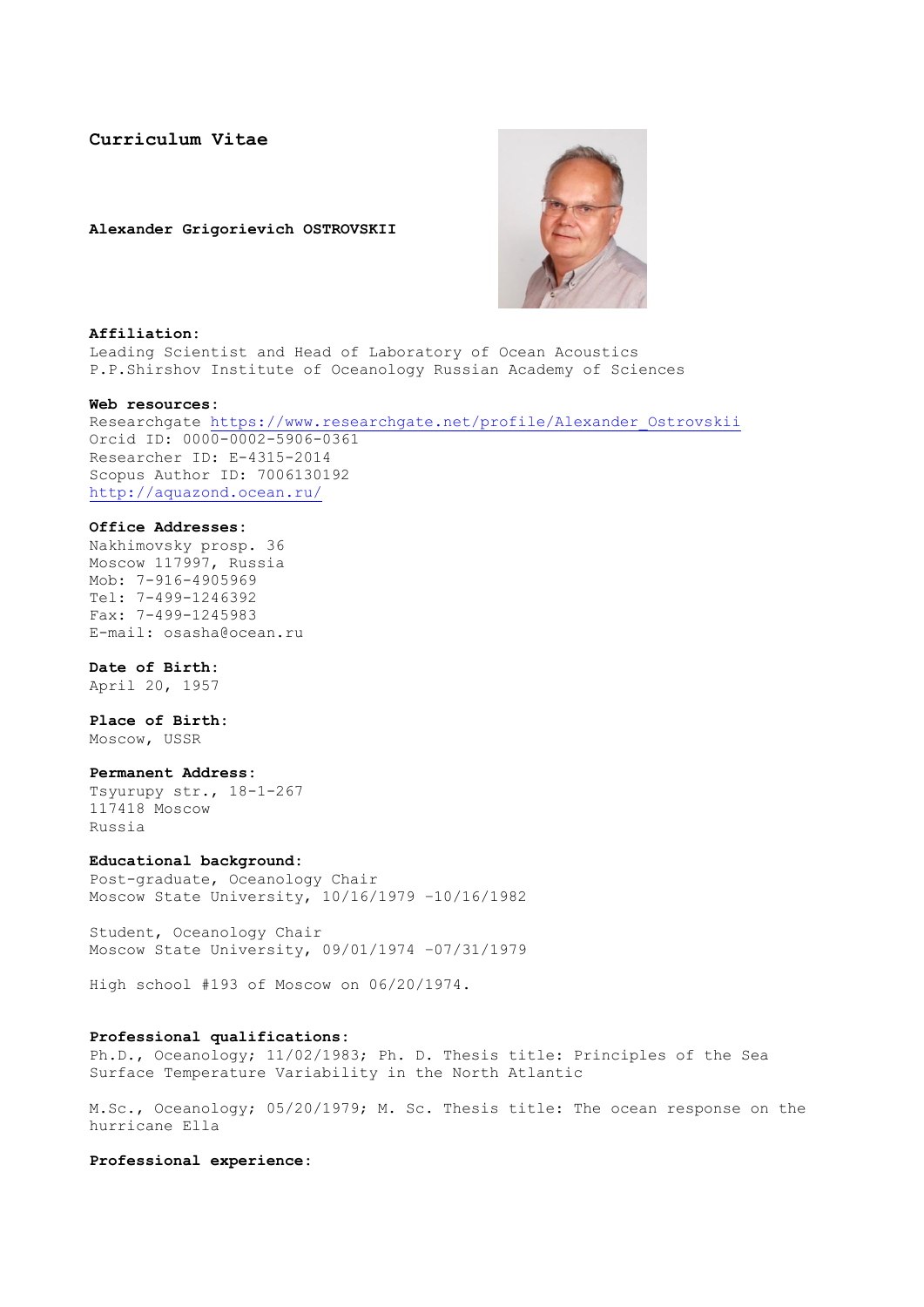- 01/01/2012 Present: Vice Director Aqualog Ltd., Moscow, Russia
- 01/05/2009 12/12/2011 Co-Founder, Director Aqualog Ltd., Moscow, Russia
- 01/04/2015 Present: Head Laboratory of Acoustics of the Ocean P.P.Shirshov Institute of Oceanology Russian Academy of Sciences Moscow, Russia
- 05/02/2009 31/03/2015: Leading Scientist Laboratory of Experimental Physics of the Ocean P.P.Shirshov Institute of Oceanology Russian Academy of Sciences Moscow, Russia
- 01/09/2008 Present: Project Manager Experimental Design Bureau of Oceanological Engineering Russian Academy of Sciences Moscow, Russia
- 07/07/2007 31/01/2008 and 01/06/2008-31/08/2008: Visiting Professor Research Institute for Applied Mechanics Kyushu University Kasuga, Japan
- 05/01/2003 05/02/2009: Senior Scientist Laboratory of Experimental Physics of the Ocean P.P.Shirshov Institute of Oceanology Russian Academy of Sciences Moscow, Russia
- 05/03/2002 04/30/2003: Visiting Professor Physical Oceanography Group Centre Mediterrani d'Investigacions Marines i Ambientals (CMIMA) CSIC, Barcelona, Spain
- 04/01/2001 04/30/2002: Senior Scientist Department of Experimental and Satellite Oceanology P.P.Shirshov Institute of Oceanology of Russian Academy of Sciences Moscow, Russia
- 08/01/1999 03/31/2001: Group Leader, Frontier Observational Research System for Global Change, JAMSTEC, Tokyo, Japan
- 02/01/1997 01/08/1998: Visiting Senior Scientist Department of Experimental and Satellite Oceanology P.P.Shirshov Institute of Oceanology of Russian Academy of Sciences Moscow, Russia
- 04/01/1992 03/31/1999: Associate Professor Division of Ocean Boundary Dynamics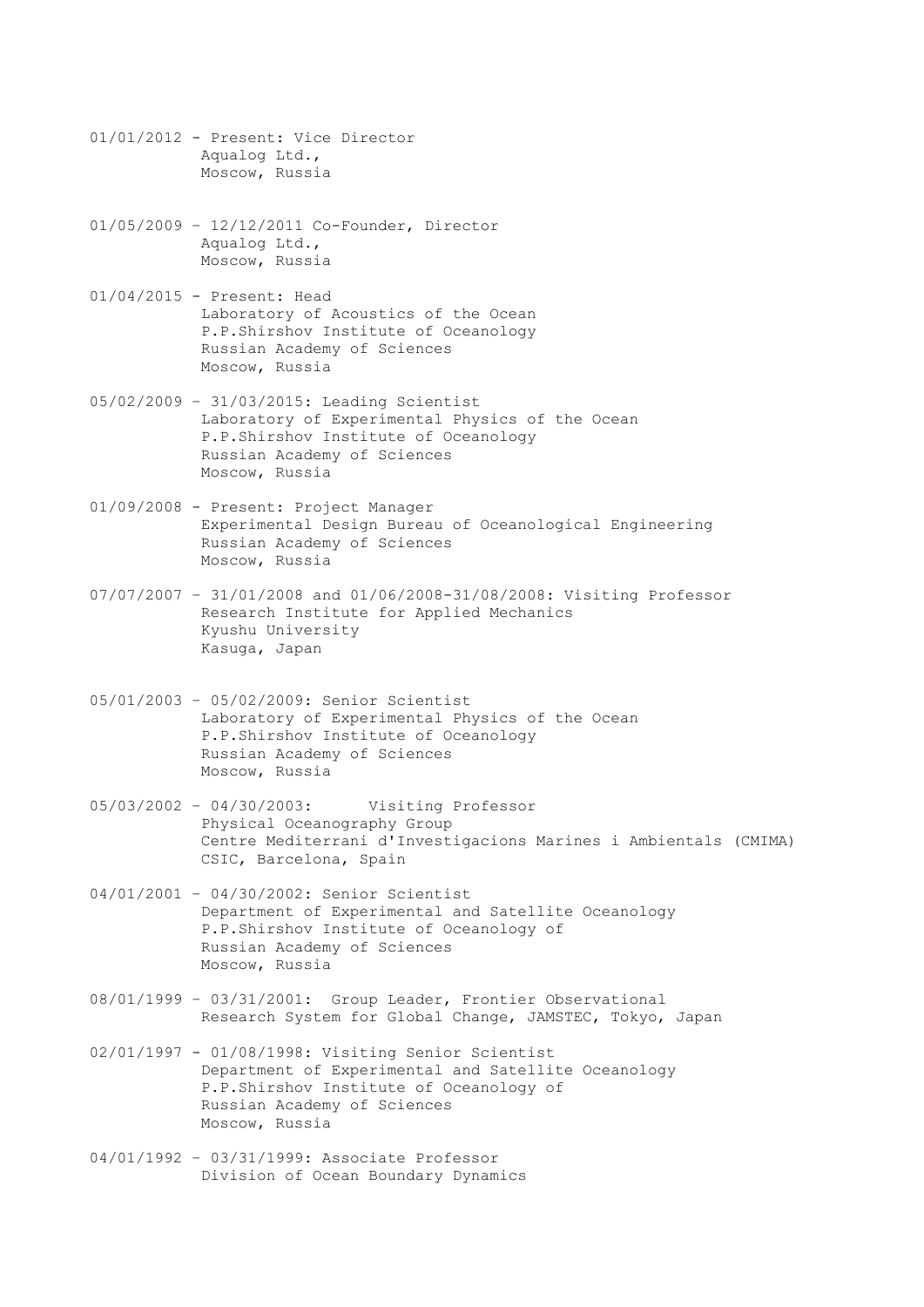Research Institute for Applied Mechanics Kyushu University Kasuga, Japan 10/01/1991 – 03/03/1992: Visiting Scientist, JSPS Postdoctoral Fellow Department of Earth and Planetary Physics Faculty of Science University of Tokyo Tokyo, Japan 03/04/1991 – 09/30/1991: Visiting Scientist, JSPS Postdoctoral Fellow

Division of Ocean Boundary Dynamics Research Institute for Applied Mechanics Kyushu University Kasuga, Japan

- 01/01/1987 03/03/1991: Research Scientist Department of Experimental and Satellite Oceanology P.P.Shirshov Institute of Oceanology The Academy of Sciences of the USSR Moscow, USSR
- 07/06/1984 12/31/1986: Junior Scientist Department of Experimental and Satellite Oceanology P.P.Shirshov Institute of Oceanology The Academy of Sciences of the USSR Moscow, USSR
- 12/06/1982 07/06/1984: Junior Scientist Laboratory of Climate P.P.Shirshov Institute of Oceanology The Academy of Sciences of the USSR Moscow, USSR

# **Research Interests:**

Research and development of the new underwater moored profiles: Aqualog, Winchi, and the ice tethered profiler. These devices are essentially the carriers of various environmental probes such as SBE 52MP CTD, Nortek Aquadopp current meter, AANDERAA oxygen optode sensor, and other sensors, which are broadly used by the oceanographic community. While moving up and down between the sea surface and the bottom at pre-defined time intervals, the sensors make measurements and collect vertical profiles of various parameters. By now, two prototype models were built and several pilot experiments were carried out at the Black, Baltic, Japan, Mediterranean, Kara, and Caspian Seas in 2010-2019. The profilers are suitable for environmental monitoring of offshore oil and gas explorations, such as oil platforms at the sea shelf.

# **Field projects (past 12 years)**

| Black Sea 2007~        |      | RAS / Ministry of Education and Science, Russia                |
|------------------------|------|----------------------------------------------------------------|
| Japan Sea              | 2010 | Fund for Support of Small Innovative Businesses, Russia        |
| Baltic Sea 2010~       |      | Russian Fund for Basic Research                                |
| Red Sea 2011-2013      |      | Jerusalem University, Israel                                   |
| Mediterranean Sea 2011 |      | Oceanographic Center, Republic of Cyprus                       |
| Kara Sea 2011          |      | Russian Academy of Sciences                                    |
|                        |      | Mediterranean Sea 2012 Institut Sciences del Mar, Spain / RFBR |
| Japan Sea 2012         |      | Oceantech Co., Republic of Korea                               |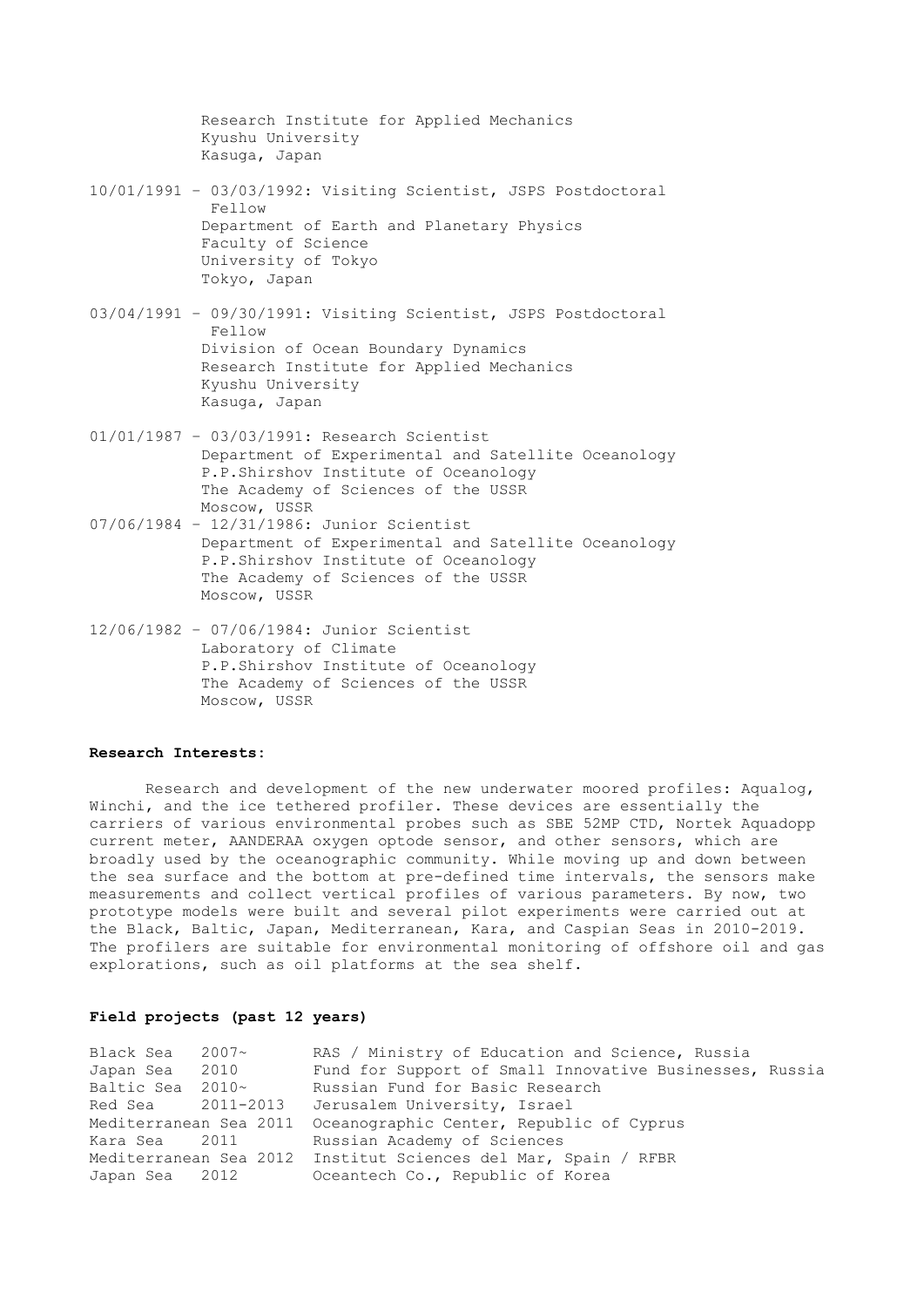Dead Sea 2012~2013 Geological Service of Israel, Israel Baltic Sea 2012 Russian State Hydrometeorological University Mediterranean Sea 2012 Laboratoire de Villefranche, France Black Sea 2012~2014 PERSEUS project, EU FP6 Black Sea 2013-2014 Ministry of Industry and Trade, Russia Mediterranean Sea 2013 IMEDEA, Institut Mediterrani d'Estudis Avançats, Spain Japan Sea 2013-2017 Korea Institute of Ocean Science and Technology, Korea Mediterranean Sea 2014 Institut Sciences del Mar, Spain Arabian Sea 2015-2016 Univesity of Plymouth, UK

# **Current research grants**

Russian Fund for Basic Research 19-05-00459 Short-period variability in the aerobic zone and its influence on the oxygen inventory in the Black Sea slope water, PI, 2019-2021

Russian Fund for Basic Research 19-45-230012 Hypoxia in the shelf waters of the northeastern Black Sea, PI, 2019-2021

Russian Fund for Basic Research 18-05-60124 Development of scientific and technical foundations of an automated operational system for monitoring ice cover, the near-ice layer of air and the active layer of the ocean in the Arctic, 2019-2021

#### **Major publications since 1995**

1. A. G. Ostrovskii, and L. I. Piterbarg Inversion for the heat anomaly transport from the SST time series in the Northwestern Pacific, Journal of Geophysical Research, Oceans, 1995, 100, NC3, 4845-4865.

2. A. G. Ostrovskii Wavelet analysis of NOAA AVHRR multichannel surface temperature of the Japan Sea. In: Global Process Monitoring and Remote Sensing of the Ocean and Sea Ice, Eds.: D. W. Deering and P. Gudmandsen, Proceedings EUROPTO Ser., 2586, 1995, 2586, 74-85.

3. A. G. Ostrovskii Signatures of stirring and mixing in the Japan Sea surface temperature patterns in autumn 1993 and spring 1994. Geophysical Research Letters, 1995, 22, N17, 2357-2360.

4. A. G. Ostrovskii, and L. I. Piterbarg A new method for obtaining velocity and diffusivity from time-dependent distributions of a tracer via the maximum likelihood estimator for the advection-diffusion equation. Journal of Computational Physics, 1997, 133, N2, 340-360.

5. A. I. Ginzburg, A. G. Kostianoy, and A. G. Ostrovskii Surface circulation in the Japan Sea (Satellite information and drifter data). Issledovanie Zemli iz Kosmosa, 1998, No.1, 66-83 (in Russian, English translation: Sea of Japan circulation (from satellite and drifter data), Earth. Obs. Rem. Sens., 2000, 16, 89-112).

6. M. Takematsu, Z. Nagano, A. G. Ostrovskii, K. Kim, and Yu. Volkov Direct measurements of deep currents in the northern Japan Sea. Journal of Oceanography, 1999, 55, 207-216.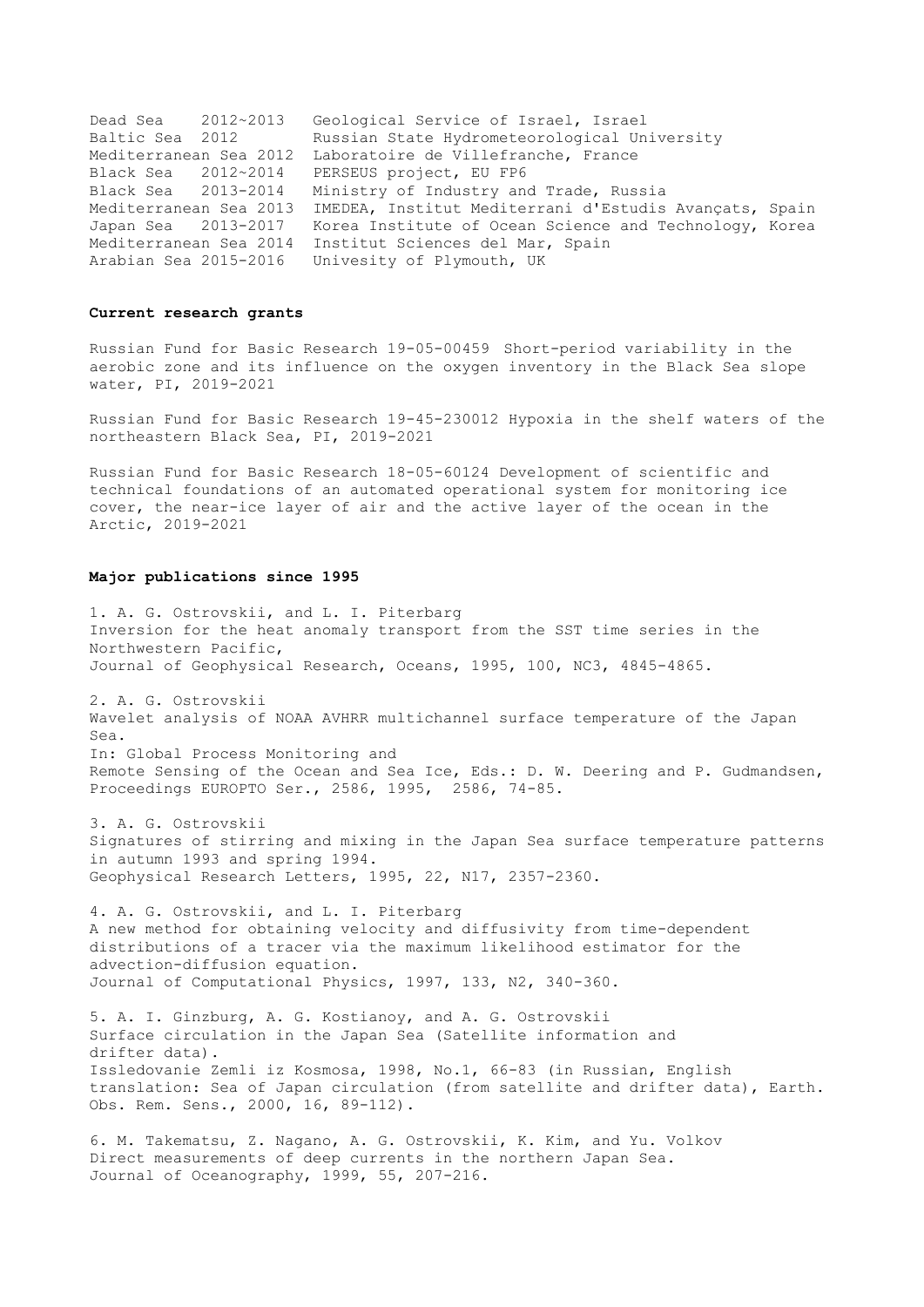7. M. Takematsu, A. G. Ostrovskii, Z. Nagano Observations of eddies in the Japan Basin Interior. Journal of Oceanography, 1999, 55, 237-246.

8. T. Setoh, S. Imawaki, A. Ostrovskii, and S. Umatani Interdecadal variations of ENSO signals and annual cycles revealed by wavelet analysis, Journal of Oceanography, 1999, 55, 385-394.

9. Alexander G. Ostrovskii, and Leonid I. Piterbarg Inversion of upper ocean temperature time series for entrainment, advection, and diffusivity. Journal of Physical Oceanography, 2000, 30, 201-214.

10. Naoki Hirose and Alexander G. Ostrovskii Quasi-biennial variability in the Japan Sea. Journal of Geophysical Research, 2000, 105, 14011-14027.

11. Arata Kaneko, Alexander Ostrovskii, Alice Stuart-Menteth, Kensuke Takeuchi, Toshio Yamagata, Jae-Hun Park, Xiao Hua Zhu, Noriaki Gohda, Hiroshi Ichikawa, Kaoru Ichikawa, Atsuhiko Isobe, Masanori Konda, and Shin-Ichiro Umatani Acoustic monitoring the Kuroshio Current system. Journal of Marine Acoustic Society of Japan, 2001, 28, 236-255.

12. Alexander Ostrovskii, Arata Kaneko, Alice Stuart-Menteth, Kensuke Takeuchi, Toshio Yamagata, Jae-Hun Park, Xiao Hua Zhu, Noriaki Gohda, Hiroshi Ichikawa, Kaoru Ichikawa, Atsuhiko Isobe, Masanori Konda, and Shin-Ichiro Umatani Kuroshio Observation Program: Towards real-time monitoring the Japanese coastal waters. Ocean and Polar Research, 2001, 23, 141-160.

13. A.G. Ostyrovskii and N.A. Rykov, On the effect of stratification on the Kuroshio recirculation, Oceanology, 2003, 43, No. 4, **465**-473.

14. Xiao Hua Zhu, Jae-Hun Park, Arata Kaneko, Kensuke Takeuchi, Noriaki Gohda, Shin-Ichiro Umatani, Ichikawa, Hiroshi Ichikawa, and Alexander Ostrovskii The Northeastward Current Southeast of Okinawa Island Observed During November 2000 to August 2001, Geophysical Research Letters, Geophysical Research Letters, Vol. 30, No. 2, 1071, doi:10.1029/2002GL015867, 2003.

15. Ostrovskii, A.G., and J. Font, Advection and dissipation rates in the upper ocean mixed layer heat anomaly budget over the North Atlantic in summer, Journal of Geophysical Research - Oceans, Vol. 108, No. 12, 3376, doi:10.1029/2003JC001967, 2003.

16. Ivanov, A. and A. Ostrovskii, The satellite radar remote sensing for monitoring of the offshore oil production and shipment, Tekhnologii TEK (Technologies of the Fuel and Energy Complex), 2003, No. 6, 58-64 (in Russian).

17. Badulin, S., A. Ivanov, and A. Ostrovskii, An impact of the freak waves on the industrial safety of the offshore oil production and shipment, Tekhnologii TEK (Technologies of the Fuel and Energy Complex), 2005, No. 1, 56-64 (in Russian).

18. Badulin, S., A. Ivanov, and A. Ostrovskii, The remote sensing of the freak waves in the interests of the fuel and energy complex: methods and recommendations, Tekhnologii TEK (Technologies of the Fuel and Energy Complex), 2005, No. 3, 76-82 (in Russian).

19. Kulikov, E., A. Ivanov, A. and A. Ostrovskii, The tsunami waves and their impact on the industrial installations of the Russian fuel and energy complex,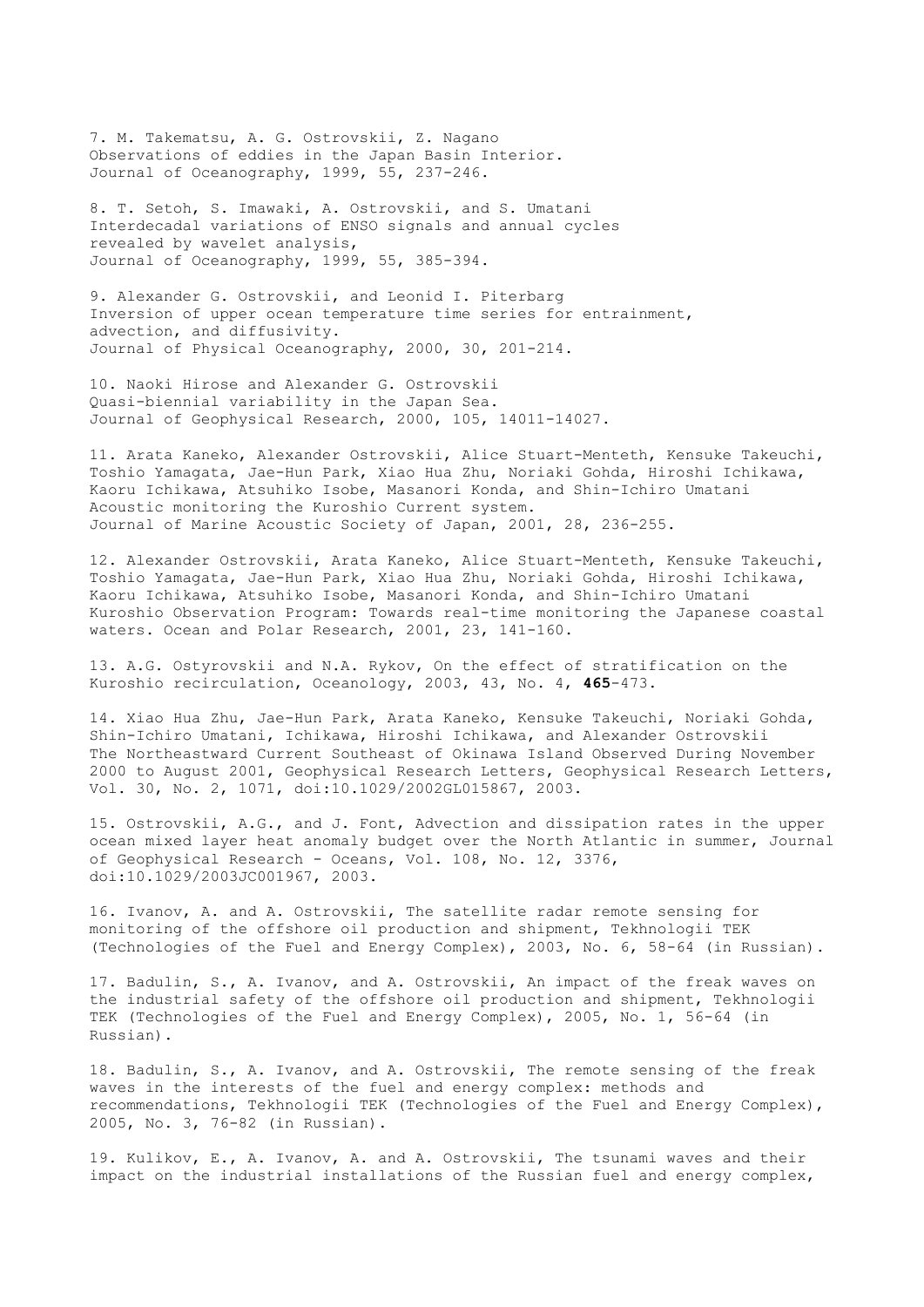Tekhnologii TEK (Technologies of the Fuel and Energy Complex), 2005, No. 5, 76- 84 (in Russian).

20. Badulin, S.I., A.Yu. Ivanov, and A.G. Ostrovskii, Rogue waves and their remote sensing, Issledovanie Zemli iz Kosmosa (Earth Research from Space), 2006, No. 1, 77-92 (in Russian).

21. Bedritskiy, A., V.V. Asmus, V.A. Krovotyntev, O. Yu. Lavrova, and A.G. Ostrovskii, Satellite Monitoring of the Pollution in the Russian waters of the Black and Azov Seas in 2003-2007, Meteorology and Hydrology, 2007, N11, 5-13 (in Russian).

22. Ostrovskii, A. G., A. G. Zatsepin, V. A. Derevnin, S. S. Nizov, S. G. Poyarkov, A. L. Tsybulskiy, and D. A. Shvoev, Moored Automatic Probing System "Aquazond" for Vertical Profilling of the Marine Environment Oceanology, 2008, 48, 297–306.

23. Zatsepin, A.G., A. O. Korzh, V. V. Kremenetskii, A. G. Ostrovskii, S. G. Poyarkov and D. M. Solov'ev, Studies of the hydrophysical processes over the shelf and upper part of the continental slope of the Black Sea with the use of traditional and new observation techniques, Oceanology, 2008, 48, 510–519.

24. Shcherbak, S. S., Lavrova, O. Y., Mityagina, M. I., Bocharova, T. Y., Krovotyntsev, V. A., Ostrovskii, A. G. Multisensor satellite monitoring of seawater state and oil pollution in the northeastern coastal zone of the Black Sea, International Journal of Remote Sensing, 2008, 29, 6331-6345.

25. Bedritskiy, A., V.V. Asmus, V.A. Krovotyntev, O. Yu. Lavrova, and A.G. Ostrovskii 2009 Satellite monitoring of the pollution over the Russian waters in the Azov Sea - Black Sea basin in 2008, Meteorology and Hydrology, N11, 5-19 (in Russian).

26. Ostrovskii, A., K. Fukudome, J.-H. Yoon, and T. Takikawa, Variability of the volume transport through the Korea/Tsushima Strait as inferred from the shipborne acoustic doppler current profiler observations in 1997–2007, Oceanology, 2009, 49, 338-349.

27. Ostrovskii, A. G., A. G. Zatsepin, V. N. Ivanov, K. G. Kebkal, S. S. Nizov, V. A. Soloviev, G.K. Timashkevich, A. L. Tsybulskiy, and D. A. Shvoev, Ocean moored profiling observatory, Underwater Investigations and Robotics, 2009, N2/7, (in Russian).

28. Fukudome, K., J.-H. Yoon, A. Ostrovskii, T. Takikawa, In-Seong Han, Seasonal Volume Transport Variation in the Tsushima Warm Current through the Tsushima Straits from 10 Years of ADCP Observations, Journal of Oceanography, 2010, Vol. 66, pp. 539 to 551.

29. V.T. Paka, S.A. Shchuka, A.G. Zatsepin, V.V. Zhmur, V.I. Baranov, A.O. Korzh, A.A. Kondrashov, A.P. Podufalov, D.A. Shvoev, and V.A. Soloviev, Development of Microstructure Measurements for Conditions in the Baltic Sea, IEEE Xplore / OES Baltic 2010 International Symposium, August 25- 27 2010, Riga, Latvia.

30. Ostrovskii, A.G., A.G. Zatsepin, The short term variability of hydrophysical and biological processes over the northeastern Black Sea continental slope as inferred from multiparametric profiling surveys. Ocean Dynamics, 2011, v. 61, p. 797-806.

31. Zatsepin A. G., V. I. Baranov, A. A. Kondrashov, A. O. Korzh, V. V. Kremenetskiy, A. G. Ostrovskii, D. M. Soloviev, Submesoscale Eddies at the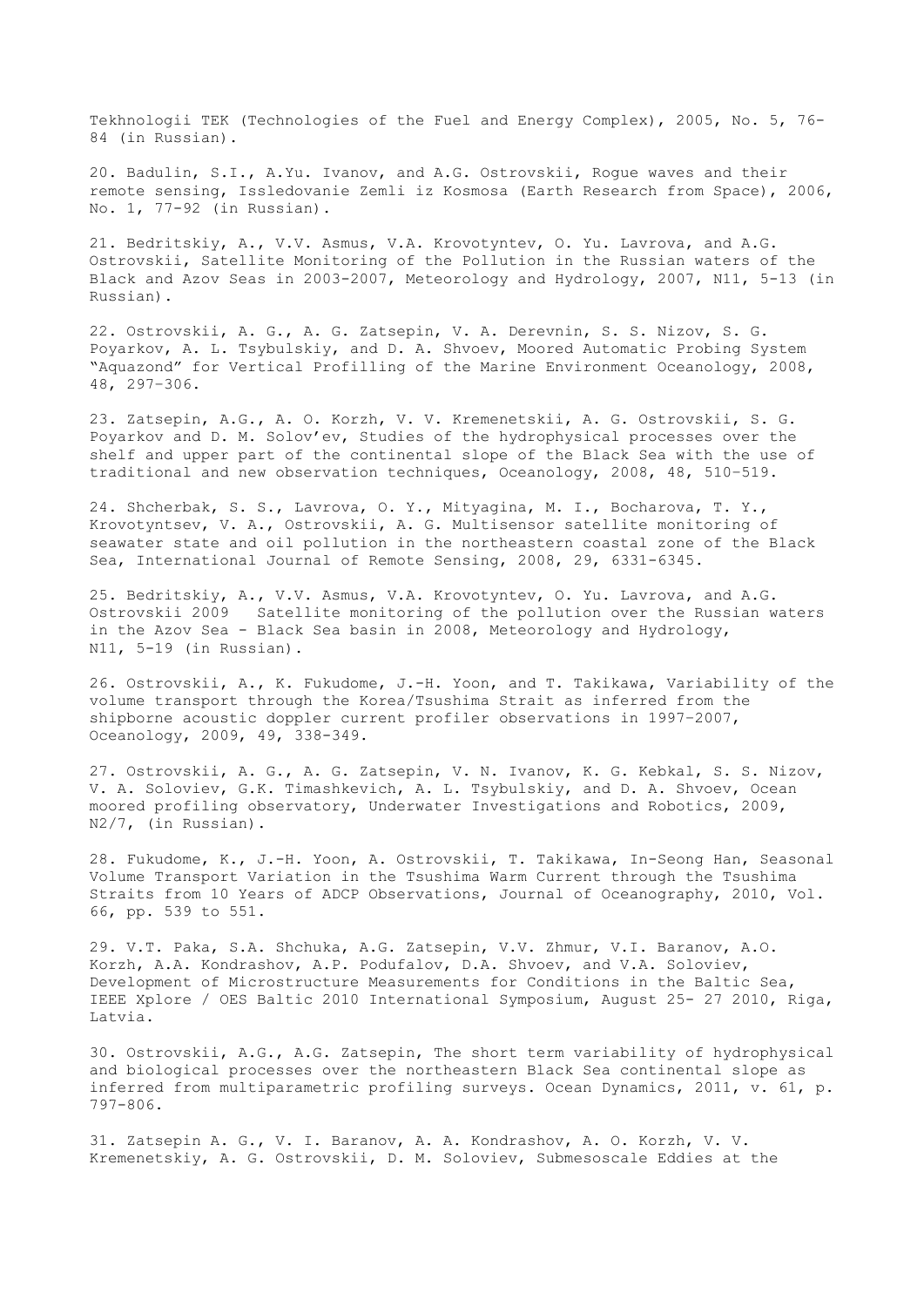Caucasian Black Sea Shelf and the Mechanisms of Their Generation, Oceanology, 2011, v. 51, p. 592-605.

32. Arashkevich E., A. Ostrovskii, V. Solovyev. Observations of water column habitats by combining acoustic backscatter data and zooplankton sampling in the NE Black Sea. 40th CIESM Congress Proceedings, Marseille, France, 28 October - 1 November 2013. 2013. V.40. P.722.

33. Emelianov M., J. Font, P. Puig, J. Martín, E. García Ladona, J. Salat, A. Ostrovskii, A. Zatsepin, V. Kremenetskiy, V. Soloviev, A. Tsibulskiy and D. Shvoev. A pilot experiment on the temporal variability of the nepheloid and dynamical structures in the Besos Canyon (NW Mediterranean sea). 40th CIESM Congress Proceedings, Marseille, France, 28 October - 1 November 2013. 2013. V.40. P.135.

34. Zatsepin A.G., A.G. Ostrovskii, V.V. Kremenetskiy, V.B. Piotukh, S.B. Kuklev, L.V. Moskalenko, O.I. Podymov, V.I. Baranov, A.O. Korzh, and S.V. Stanichny. On the Nature of Shor Period Oscillations of the Main Black Sea Pycnocline, Submesoscale Eddies, and Response of the Marine Environment to the Catastrophic Shower of 2012. Izvestiya, Atmospheric and Oceanic Physics, 2013, Vol. 49, No. 6, pp. 659–673. DOI: 10.1134/S0001433813060145.

35. A.G. Zatsepin, A.G. Ostrovskii, V.V. Kremenetskiy, S.S. Nizov, V.B. Piotukh, V.A. Soloviev, D.A. Shvoev, A.L. Tsibul'sky, S.B. Kuklev, O.N. Kukleva, L.V. Moskalenko, O.I. Podymov, V.I. Baranov, A.A. Kondrashov, A.O. Korzh, A.A. Kubryakov, D.M. Soloviev, and S.V. Stanichny. Subsatellite Polygon for Studying Hydrophysical Processes in the Black Sea Shelf–Slope Zone. Izvestiya, Atmospheric and Oceanic Physics, 2014, Vol. 50, No. 1, pp. 13–25. DOI: 10.1134/S0001433813060157.

36. Ostrovskii A.G., A.G. Zatsepin. Intense ventilation of the Black Sea pycnocline due to vertical turbulent exchange in the Rim Current area. Deep-Sea Research I Oceanographic Research Papers. 2016. V.116. P.1–13. DOI: 10.1016/j.dsr.2016.07.011.

37. Solé J., M. Emelianov, A. Ostrovskii, P. Puig, E. García-Ladona. Fine-scale water mass variability inside a narrow submarine canyon (the Besòs Canyon) in the NW Mediterranean Sea. Scientia Marina. 2016. V. 80S1(S1). DOI: 10.3989/scimar.04322.05A.

38. A.G. Zatsepin, D.N. Elkin, A.O. Korzh, S.B. Kuklev, O.I. Podymov, A.G. Ostrovskii, D.M. Soloviev. On Influence of Current Variability in the Deep Black Sea upon Water Dynamics of Narrow North Caucasian Continental Shelf. Physical Oceanography. 2016. NO. 3. P. 14-22.

39. Klyuvitkin A.A., A.G. Ostrovskii, A.N. Novigatskii, and Academician A.P. Lisitzin. Multidisciplinary Experiment on Studying Short-Period Variability of the Sedimentary Process in the Northeastern Part of the Black Sea. Doklady Earth Sciences, 2016, Vol. 469, Part 1, pp. 771–775. DOI: 10.1134/S1028334X16070230.

40. O.I. Podymov, A.G. Zatsepin, A.G. Ostrovsky. Vertical turbulent exchange in the Black Sea pycnocline and its relation to water dynamics. Oceanology, 2017, Vol. 57, 4, pp 492–504, <https://doi.org/10.1134/S0001437017040142>

41. A.N. Morozov, A.G. Zatsepin, S.B. Kuklev, A.G. Ostrovskii, S.V. Fedorov. Vertical structure of currents in the upper part of the continental slope of the Black Sea in the Region of Gelendzhik. Izvestiya, Atmospheric and Oceanic Physics, 2017, Vol. 53, 6, pp 632–640, <https://doi.org/10.1134/S0001433817060093>